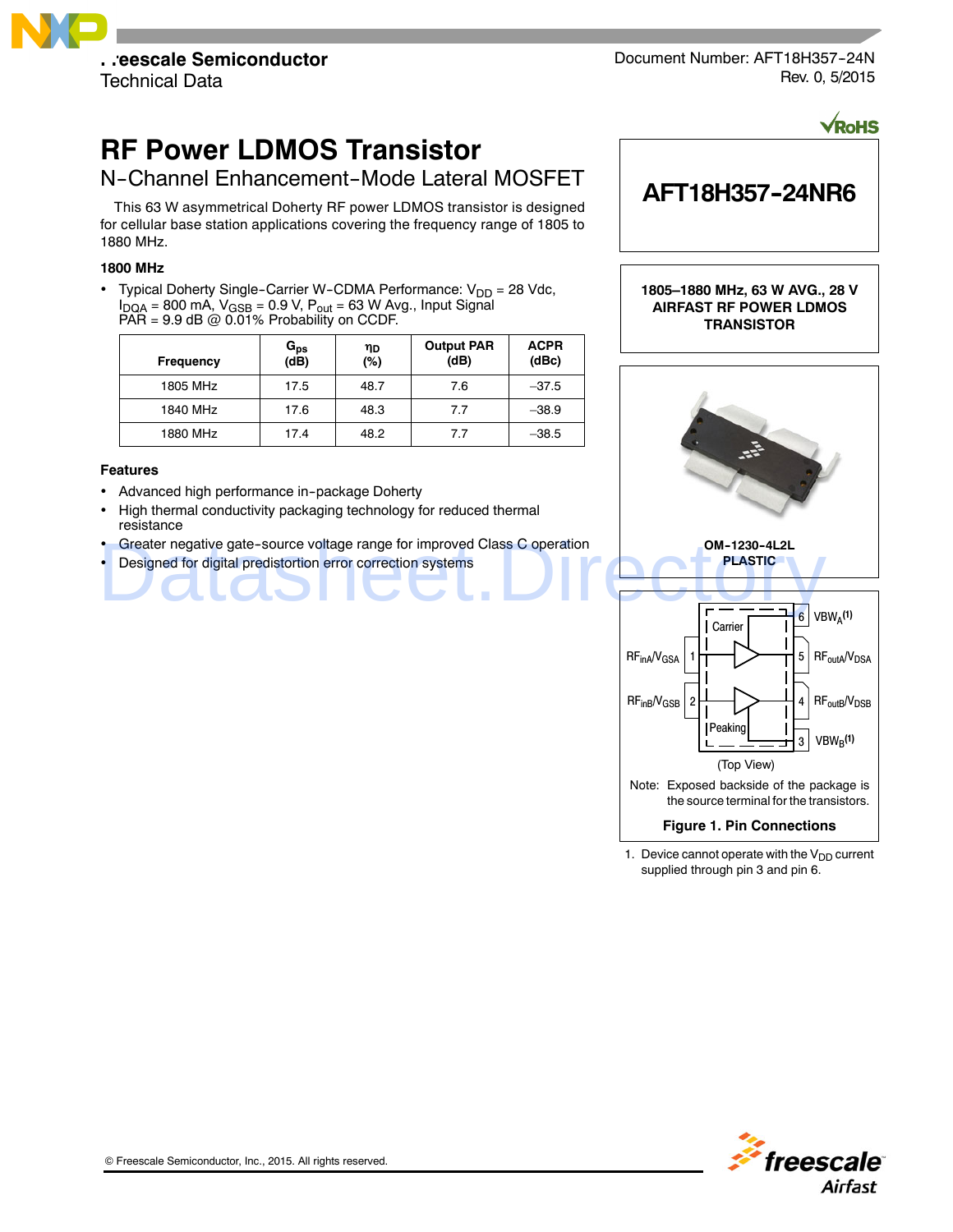

#### **Table 1. Maximum Ratings**

| Rating                                     | Symbol           | Value           | Unit |
|--------------------------------------------|------------------|-----------------|------|
| Drain-Source Voltage                       | V <sub>DSS</sub> | $-0.5, +65$     | Vdc  |
| Gate-Source Voltage                        | $V_{GS}$         | $-6.0, +10$     | Vdc  |
| <b>Operating Voltage</b>                   | V <sub>DD</sub>  | $32. +0$        | Vdc  |
| Storage Temperature Range                  | $T_{\text{stg}}$ | $-65$ to $+150$ | °C   |
| Case Operating Temperature Range           | $T_{\rm C}$      | $-40$ to $+150$ | °C   |
| Operating Junction Temperature Range (1,2) |                  | $-40$ to $+225$ | °∩   |

#### **Table 2. Thermal Characteristics**

| <b>Characteristic</b>                                                                                                                                        | <b>Symbol</b>          | Value $(2,3)$ | Unit |
|--------------------------------------------------------------------------------------------------------------------------------------------------------------|------------------------|---------------|------|
| Thermal Resistance, Junction to Case<br>Case Temperature 75°C, 63 W Avg., W-CDMA, 28 Vdc, $I_{\text{DQA}}$ = 800 mA, $V_{\text{GSB}}$ = 0.7 Vdc,<br>1840 MHz | $R_{\theta \text{JC}}$ | 0.23          | °C/W |

#### **Table 3. ESD Protection Characteristics**

| <b>Test Methodology</b>               | <b>Class</b> |
|---------------------------------------|--------------|
| Human Body Model (per JESD22-A114)    |              |
| Machine Model (per EIA/JESD22-A115)   |              |
| Charge Device Model (per JESD22-C101) | I٧           |

#### **Table 4. Moisture Sensitivity Level**

| Test Methodology                     | Rating | Package Peak Temperature | Unit   |
|--------------------------------------|--------|--------------------------|--------|
| Per JESD22-A113. IPC/JEDEC J-STD-020 |        | 260                      | $\sim$ |

# **Table 5. Electrical Characteristics** (T<sub>A</sub> = 25°C unless otherwise noted)

| <b>Characteristic</b>                                                                           | Symbol                  | Min | Typ | Max | Unit |
|-------------------------------------------------------------------------------------------------|-------------------------|-----|-----|-----|------|
| Off Characteristics <sup>(4)</sup>                                                              |                         |     |     |     |      |
| Zero Gate Voltage Drain Leakage Current<br>$(V_{DS} = 65$ Vdc, $V_{GS} = 0$ Vdc)                | <b>I</b> <sub>DSS</sub> |     |     | 10  | μAdc |
| Zero Gate Voltage Drain Leakage Current<br>$(V_{DS} = 28$ Vdc, $V_{GS} = 0$ Vdc)                | <b>I</b> <sub>DSS</sub> |     |     | 1   | μAdc |
| Gate-Source Leakage Current<br>$(V_{GS} = 5$ Vdc, $V_{DS} = 0$ Vdc)                             | lgss                    |     |     | 1   | μAdc |
| On Characteristics - Side A (4)                                                                 |                         |     |     |     |      |
| Gate Threshold Voltage<br>$(V_{DS} = 10$ Vdc, $I_D = 140$ $\mu$ Adc)                            | $V_{GS(th)}$            | 0.8 | 1.2 | 1.6 | Vdc  |
| Gate Quiescent Voltage<br>$(V_{DD} = 28$ Vdc, $I_{DA} = 800$ mAdc, Measured in Functional Test) | $V_{\text{GSA(Q)}}$     | 1.4 | 1.8 | 2.2 | Vdc  |
| Drain-Source On-Voltage<br>$(V_{GS} = 10$ Vdc, $I_D = 1.4$ Adc)                                 | $V_{DS(on)}$            | 0.1 | 0.2 | 0.3 | Vdc  |
| On Characteristics - Side B (4)                                                                 |                         |     |     |     |      |
| Gate Threshold Voltage<br>$(V_{DS} = 10$ Vdc, $I_D = 240$ $\mu$ Adc)                            | $V_{GS(th)}$            | 0.8 | 1.2 | 1.6 | Vdc  |
| Drain-Source On-Voltage<br>$(V_{GS} = 10$ Vdc, $I_D = 2.4$ Adc)                                 | $V_{DS(on)}$            | 0.1 | 0.2 | 0.3 | Vdc  |

1. Continuous use at maximum temperature will affect MTTF.

2. MTTF calculator available at http://www.freescale.com/rf/calculators.

3. Refer to AN1955, *Thermal Measurement Methodology of RF Power Amplifiers.* Go to http://www.freescale.com/rf and search for AN1955.

4. Each side of device measured separately.

(continued)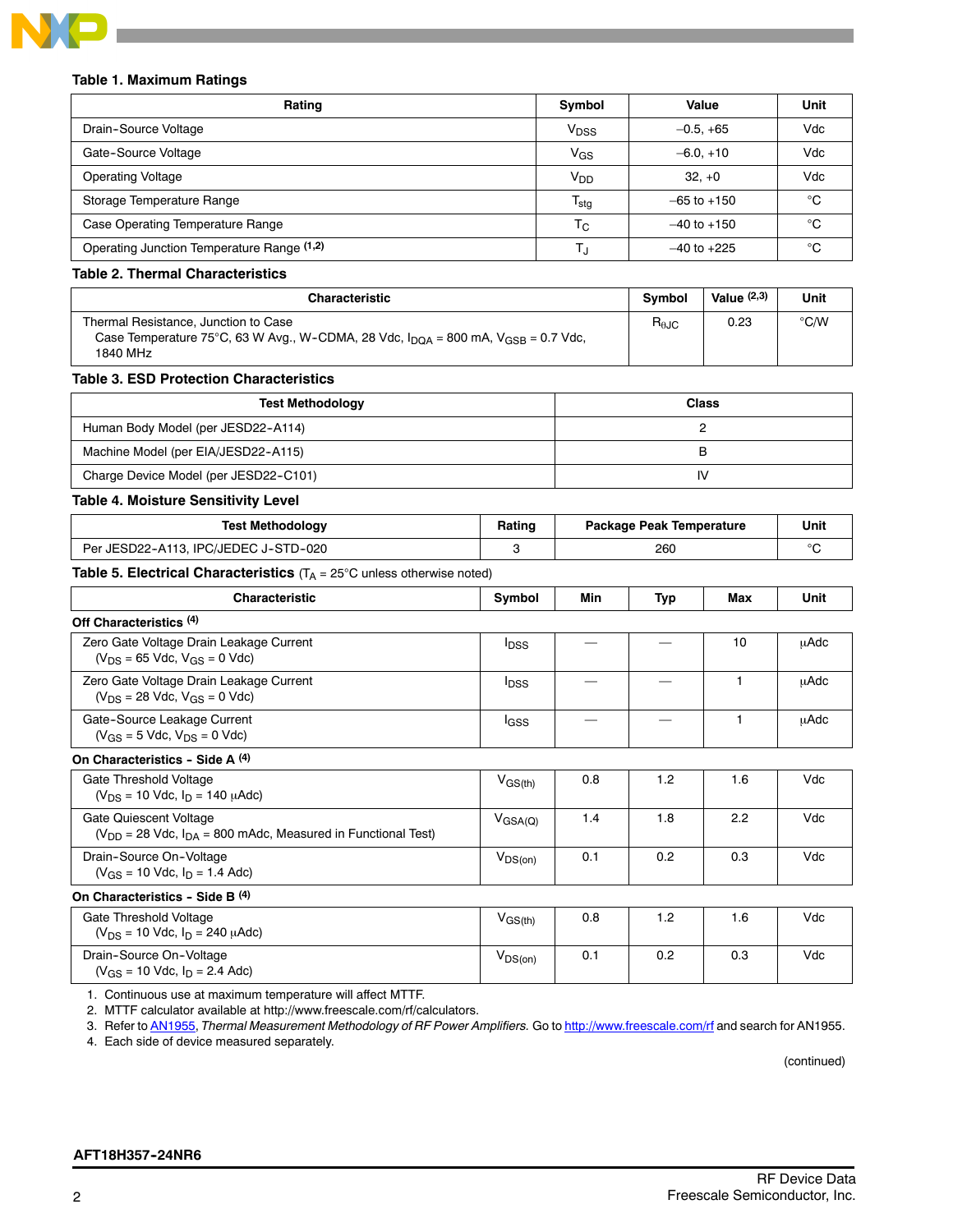

#### **Table 5. Electrical Characteristics**  $(T_A = 25^{\circ}C$  unless otherwise noted) (continued)

| <b>cteristic</b>     | vmhol | Min | $\overline{\phantom{a}}$<br>Tvo<br>. . | Max | Unit |
|----------------------|-------|-----|----------------------------------------|-----|------|
| $\sim$ $\sim$ $\sim$ |       |     |                                        |     |      |

**Functional Tests**  $(1,2)$  (In Freescale Doherty Test Fixture, 50 ohm system)  $V_{DD} = 28$  Vdc,  $I_{DQA} = 800$  mA,  $V_{GSB} = 0.9$  V, P<sub>out</sub> = 63 W Avg., f = 1805 MHz, Single-Carrier W-CDMA, IQ Magnitude Clipping, Input Signal PAR = 9.9 dB @ 0.01% Probability on CCDF. ACPR measured in 3.84 MHz Channel Bandwidth  $@$  ±5 MHz Offset.

| Power Gain                                               | $G_{DS}$    | 16.2 | 17.5    | 19.2                           | dB  |
|----------------------------------------------------------|-------------|------|---------|--------------------------------|-----|
| Drain Efficiency                                         | חוי         | 42.0 | 48.7    | $\qquad \qquad \longleftarrow$ | %   |
| Output Peak-to-Average Ratio @ 0.01% Probability on CCDF | PAR         | 6.9  | 7.6     | $\sim$                         | dB  |
| Adiacent Channel Power Ratio                             | <b>ACPR</b> |      | $-37.5$ | $-30.0$                        | dBc |

**Load Mismatch** <sup>(2)</sup> (In Freescale Doherty Test Fixture, 50 ohm system)  $I_{\text{DOA}} = 800$  mA,  $V_{\text{GSB}} = 0.9$  V, f = 1840 MHz, 100  $\mu$ sec(on), 10% Duty Cycle

| VSWR 10:1 at 32 Vdc, 339 W Pulsed CW Output Power       | No Device Degradation |
|---------------------------------------------------------|-----------------------|
| (3 dB Input Overdrive from 190 W Pulsed CW Rated Power) |                       |

**Typical Performance** <sup>(2)</sup> (In Freescale Doherty Test Fixture, 50 ohm system) V<sub>DD</sub> = 28 Vdc, I<sub>DQA</sub> = 800 mA, V<sub>GSB</sub> = 0.9 Vdc, 1805–1880 MHz Bandwidth

| $P_{\text{out}} @ 1$ dB Compression Point, CW                                                         | P <sub>1</sub> dB         | 200   | W                     |
|-------------------------------------------------------------------------------------------------------|---------------------------|-------|-----------------------|
| $P_{\text{out}}$ @ 3 dB Compression Point (3)                                                         | P3dB                      | 316   | W                     |
| AM/PM<br>(Maximum value measured at the P3dB compression point across<br>the 1805-1880 MHz bandwidth) | Φ                         | $-16$ | $\Omega$              |
| <b>VBW Resonance Point</b><br>(IMD Third Order Intermodulation Inflection Point)                      | <b>VBW</b> <sub>res</sub> | 60    | <b>MHz</b>            |
| Gain Flatness in 75 MHz Bandwidth $@P_{out} = 63$ W Avg.                                              | $G_F$                     | 0.3   | dB                    |
| Gain Variation over Temperature<br>$(-30^{\circ}$ C to $+85^{\circ}$ C)                               | ٨G                        | 0.004 | $dB$ <sup>o</sup> $C$ |
| Output Power Variation over Temperature<br>$(-30^{\circ}$ C to $+85^{\circ}$ C)                       | AP1dB                     | 0.008 | $dB$ <sup>o</sup> $C$ |

#### **Table 6. Ordering Information**

| Device          | Tape and Reel Information                             | Packaqe      |
|-----------------|-------------------------------------------------------|--------------|
| AFT18H357-24NR6 | R6 Suffix = 150 Units, 56 mm Tape Width, 13-inch Reel | OM-1230-4L2L |

1. Part internally matched both on input and output.

2. Measurements made with device in an asymmetrical Doherty configuration.

3. P3dB =  $P_{avg}$  + 7.0 dB where  $P_{avg}$  is the average output power measured using an unclipped W-CDMA single-carrier input signal where output PAR is compressed to 7.0 dB @ 0.01% probability on CCDF.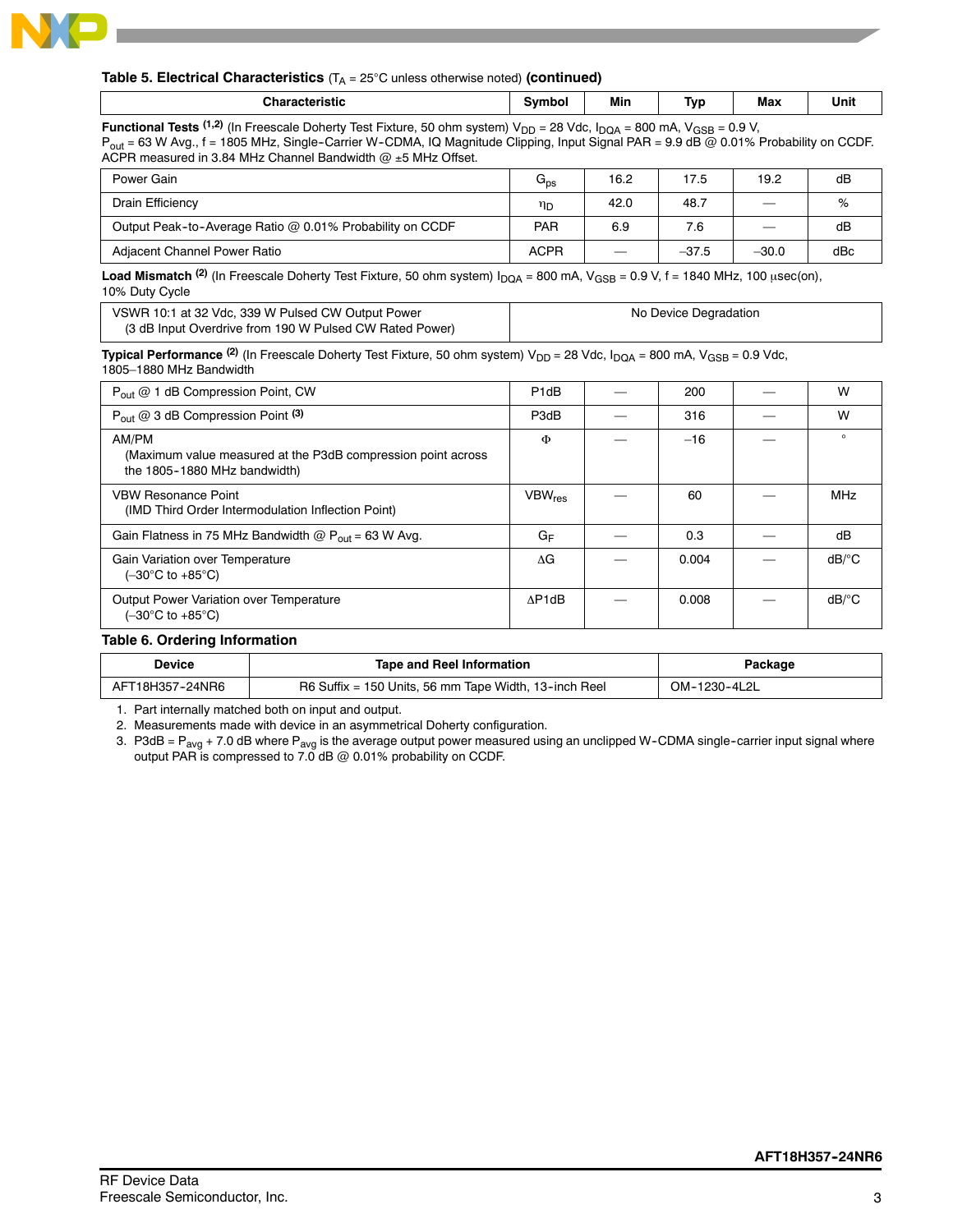



<sup>\*</sup>C7 and C8 are mounted vertically. Note: C20 component not used.



| Part                              | <b>Description</b>                            | <b>Part Number</b>  | <b>Manufacturer</b> |
|-----------------------------------|-----------------------------------------------|---------------------|---------------------|
| C1, C2, C3, C4                    | 20 pF Chip Capacitors                         | ATC600F200JT250XT   | <b>ATC</b>          |
| C5, C6                            | 12 pF Chip Capacitors                         | ATC600F120JT250XT   | <b>ATC</b>          |
| C7                                | 6.2 pF Chip Capacitor                         | ATC600F6R2JT250XT   | <b>ATC</b>          |
| C <sub>8</sub>                    | 6.8 pF Chip Capacitor                         | ATC600F6R8JT250XT   | <b>ATC</b>          |
| C9, C10, C11, C12, C13, C14       | 10 µF Chip Capacitors                         | C5750X7R1H106M230KB | <b>TDK</b>          |
| C <sub>15</sub> , C <sub>16</sub> | 220 µF, 100 V Electrolytic Capacitors         | EEV-FK2A221M        | Panasonic-ECG       |
| C <sub>17</sub>                   | 0.8 pF Chip Capacitor                         | ATC600F0R8BT250XT   | <b>ATC</b>          |
| C <sub>18</sub>                   | 1 pF Chip Capacitor                           | ATC600F1R0BT250XT   | <b>ATC</b>          |
| C <sub>19</sub>                   | 1.2 pF Chip Capacitor                         | ATC600F1R2BT250XT   | <b>ATC</b>          |
| C <sub>21</sub> , C <sub>22</sub> | 2.2 $\mu$ F Chip Capacitors                   | C3225X7R2A225K230AB | <b>TDK</b>          |
| R <sub>1</sub> , R <sub>2</sub>   | 2.2 $\Omega$ , 1/4 W Chip Resistors           | CRCW12062R20JNEA    | Vishay              |
| R <sub>3</sub>                    | 50 Q, 4 W Chip Resistor                       | CW12010T0050GBK     | <b>ATC</b>          |
| Z1                                | 1700-2000 MHz Band, 90°, 5 dB Hybrid Coupler  | X3C19P1-05S         | Anaren              |
| <b>PCB</b>                        | Rogers RO4350B, 0.020", $\epsilon_{r}$ = 3.66 | D65431              | <b>MTL</b>          |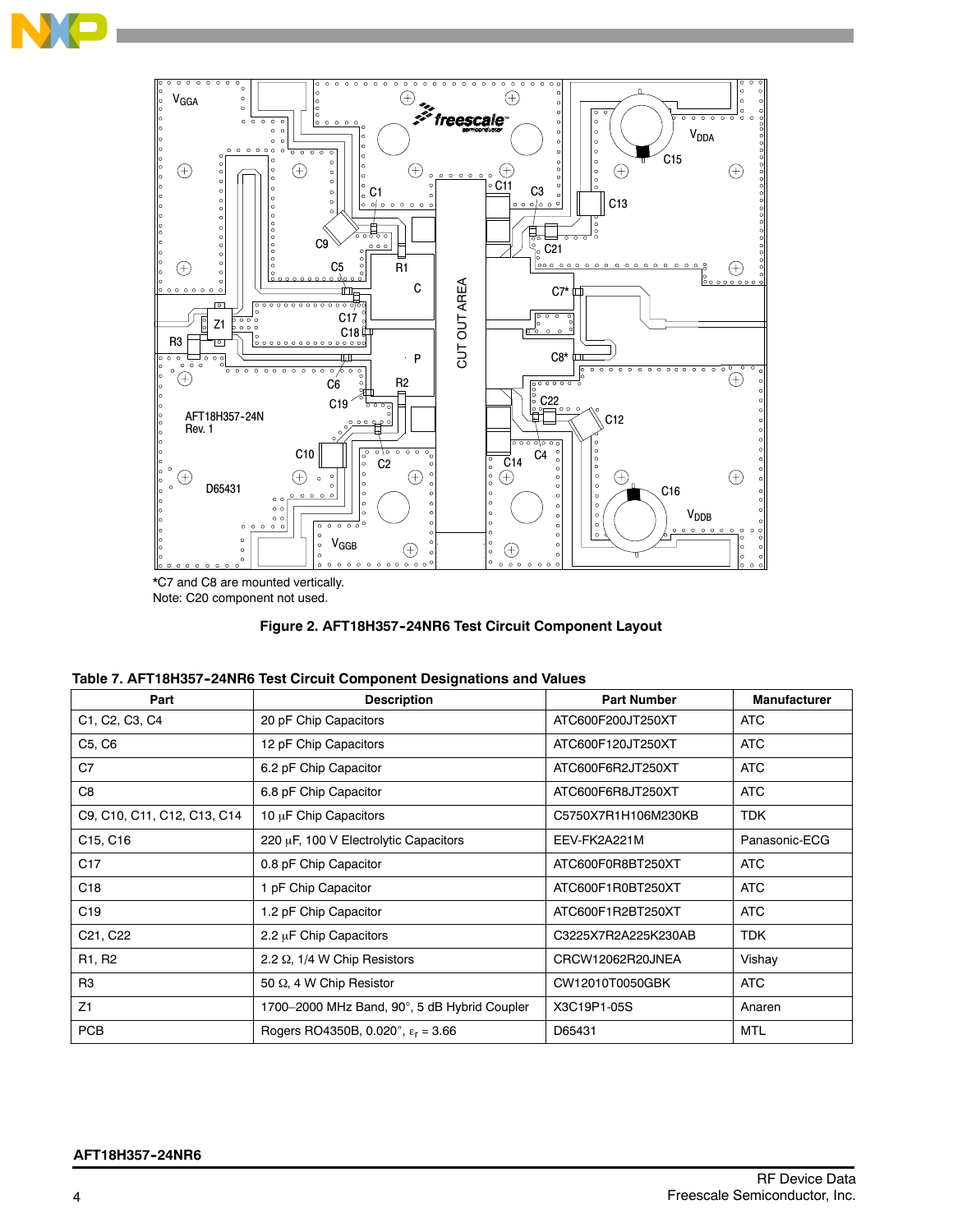

# **TYPICAL CHARACTERISTICS — 1805–1880 MHz**







**Figure 5. Output Peak-to-Average Ratio Compression (PARC) versus Output Power**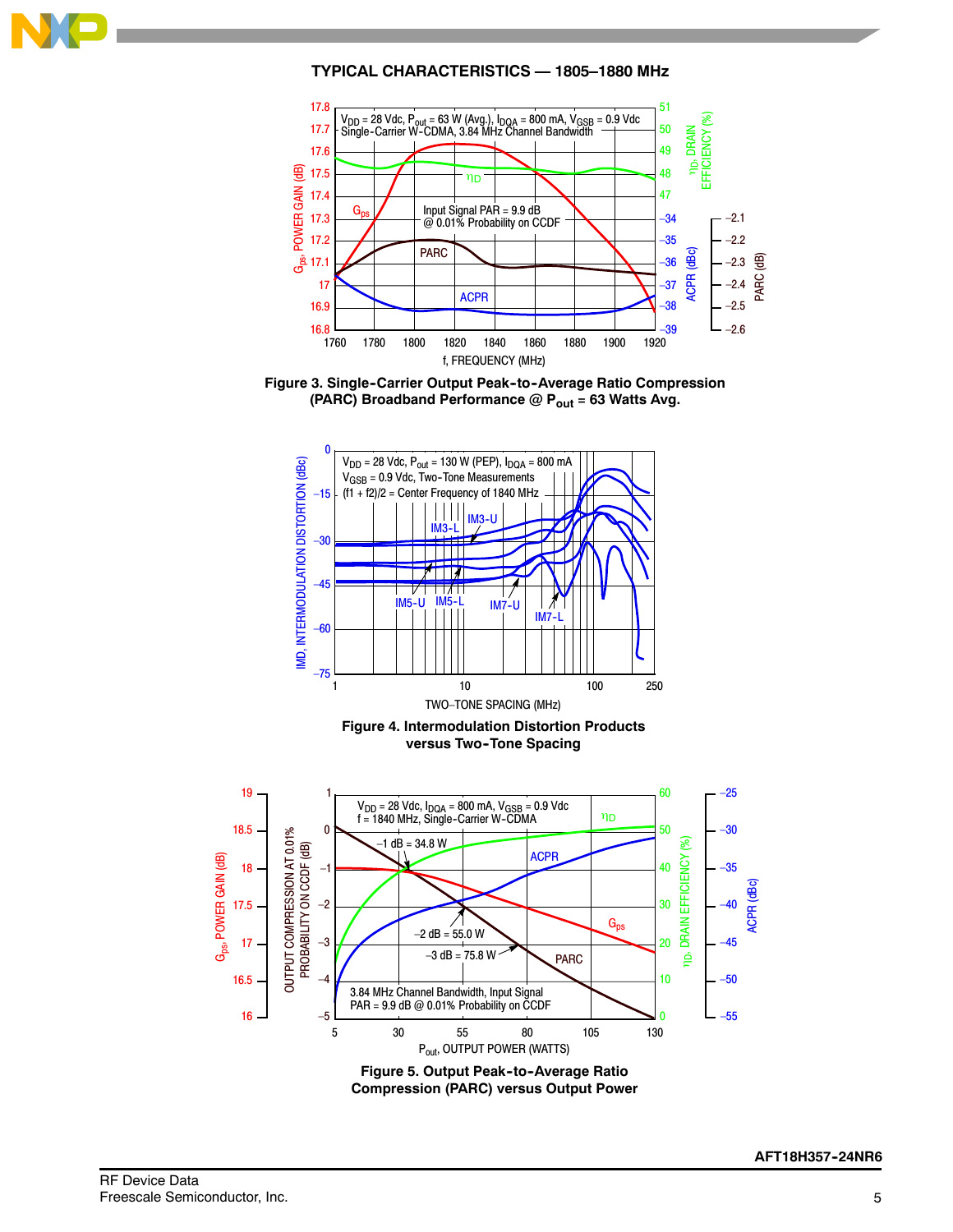

# **TYPICAL CHARACTERISTICS — 1805–1880 MHz**



Figure 6. Single-Carrier W-CDMA Power Gain, Drain **Efficiency and ACPR versus Output Power**



**Figure 7. Broadband Frequency Response**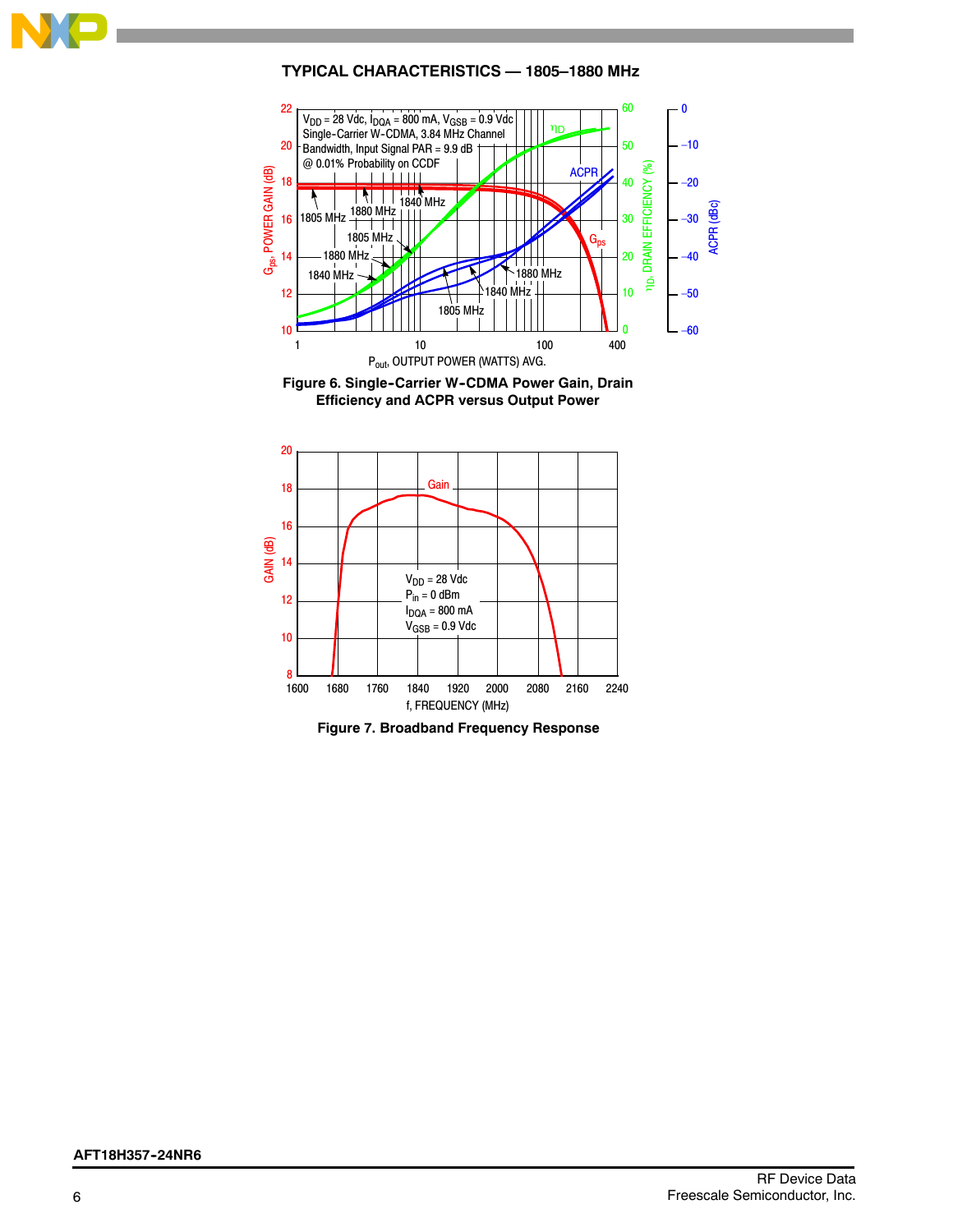

# **Table 8. Carrier Side Load Pull Performance — Maximum Power Tuning**

 $V_{DD}$  = 28 Vdc,  $I_{DQA}$  = 818 mA, Pulsed CW, 10  $\mu$ sec(on), 10% Duty Cycle

|       |                        |                        | <b>Max Output Power</b>      |                   |       |     |           |              |  |  |
|-------|------------------------|------------------------|------------------------------|-------------------|-------|-----|-----------|--------------|--|--|
|       |                        |                        |                              | P <sub>1</sub> dB |       |     |           |              |  |  |
| (MHz) | <b>L</b> source<br>(Ω) | $Z_{\text{in}}$<br>(Ω) | $Z_{load}$ (1)<br><b>(Ω)</b> | Gain (dB)         | (dBm) | (W) | ηD<br>(%) | AM/PM<br>(°) |  |  |
| 1805  | $1.25 - j3.37$         | $1.01 + j3.46$         | $1.37 - j3.14$               | 19.2              | 51.6  | 145 | 56.5      | $-10$        |  |  |
| 1840  | $1.53 - j3.73$         | $1.22 + j3.66$         | $1.35 - j3.34$               | 18.9              | 51.6  | 146 | 55.3      | $-10$        |  |  |
| 1880  | $1.82 - j4.02$         | $1.55 + j3.98$         | $1.32 - j3.25$               | 19.1              | 51.5  | 142 | 55.4      | $-11$        |  |  |

|       |                        |                                          |                       |           | <b>Max Output Power</b> |     |           |              |  |  |
|-------|------------------------|------------------------------------------|-----------------------|-----------|-------------------------|-----|-----------|--------------|--|--|
|       |                        |                                          |                       | P3dB      |                         |     |           |              |  |  |
| (MHz) | <i>L</i> source<br>(Q) | $Z_{\text{in}}$<br>$\overline{(\Omega)}$ | $Z_{load}$ (2)<br>(Ω) | Gain (dB) | (dBm)                   | (W) | ηD<br>(%) | AM/PM<br>(°) |  |  |
| 1805  | $1.25 - j3.37$         | $0.95 + j3.58$                           | $1.34 - j3.29$        | 17.0      | 52.4                    | 173 | 57.9      | $-14$        |  |  |
| 1840  | $1.53 - j3.73$         | $1.13 + j3.82$                           | $1.32 - j3.39$        | 16.8      | 52.4                    | 175 | 57.1      | $-15$        |  |  |
| 1880  | $1.82 - j4.02$         | $1.51 + j4.18$                           | $1.35 - j3.58$        | 16.7      | 52.3                    | 170 | 55.6      | $-16$        |  |  |

(1) Load impedance for optimum P1dB power.

(2) Load impedance for optimum P3dB power.

 $Z_{source}$  = Measured impedance presented to the input of the device at the package reference plane.<br> $Z_{in}$  = Impedance as measured from gate contact to ground.

 $Z_{\text{in}}$  = Impedance as measured from gate contact to ground.<br> $Z_{\text{load}}$  = Measured impedance presented to the output of the d

= Measured impedance presented to the output of the device at the package reference plane.

#### **Table 9. Carrier Side Load Pull Performance — Maximum Drain Efficiency Tuning**

 $V_{DD}$  = 28 Vdc,  $I_{DQA}$  = 818 mA, Pulsed CW, 10  $\mu$ sec(on), 10% Duty Cycle

|       |                |                 | <b>Max Drain Efficiency</b>  |                   |       |     |           |              |  |
|-------|----------------|-----------------|------------------------------|-------------------|-------|-----|-----------|--------------|--|
|       |                |                 |                              | P <sub>1d</sub> B |       |     |           |              |  |
| (MHz) | Zsource<br>(Ω) | $Z_{in}$<br>(Ω) | $Z_{load}$ (1)<br><b>(Ω)</b> | Gain (dB)         | (dBm) | (W) | ηD<br>(%) | AM/PM<br>(°) |  |
| 1805  | $1.25 - j3.37$ | $1.00 + j3.59$  | $2.78 - j2.07$               | 21.6              | 49.9  | 97  | 69.1      | $-15$        |  |
| 1840  | $1.53 - j3.73$ | $1.19 + j3.79$  | $2.61 - j1.97$               | 21.6              | 49.8  | 96  | 68.8      | $-17$        |  |
| 1880  | $1.82 - j4.02$ | $1.56 + j4.13$  | $2.43 - j1.75$               | 21.8              | 49.4  | 87  | 67.3      | $-19$        |  |

|       |                                   |                        | <b>Max Drain Efficiency</b>  |           |       |     |           |              |  |  |
|-------|-----------------------------------|------------------------|------------------------------|-----------|-------|-----|-----------|--------------|--|--|
|       |                                   |                        |                              | P3dB      |       |     |           |              |  |  |
| (MHz) | ∠ <sub>source</sub><br><b>(Ω)</b> | $Z_{in}$<br><b>(Ω)</b> | $Z_{load}$ (2)<br><b>(Ω)</b> | Gain (dB) | (dBm) | (W) | ηD<br>(%) | AM/PM<br>(°) |  |  |
| 1805  | $1.25 - j3.37$                    | $0.91 + j3.67$         | $2.69 - j1.94$               | 19.7      | 50.5  | 111 | 70.0      | $-23$        |  |  |
| 1840  | $1.53 - j3.73$                    | $1.10 + j3.88$         | $2.51 - j2.05$               | 19.5      | 50.6  | 115 | 69.4      | $-23$        |  |  |
| 1880  | $1.82 - j4.02$                    | $1.44 + j4.27$         | $2.17 - j2.01$               | 19.5      | 50.5  | 111 | 67.7      | $-25$        |  |  |

(1) Load impedance for optimum P1dB efficiency.

(2) Load impedance for optimum P3dB efficiency.

 $Z_{source}$  = Measured impedance presented to the input of the device at the package reference plane.<br> $Z_{in}$  = Impedance as measured from gate contact to ground.

 $Z_{\text{in}}$  = Impedance as measured from gate contact to ground.<br> $Z_{\text{load}}$  = Measured impedance presented to the output of the de

= Measured impedance presented to the output of the device at the package reference plane.

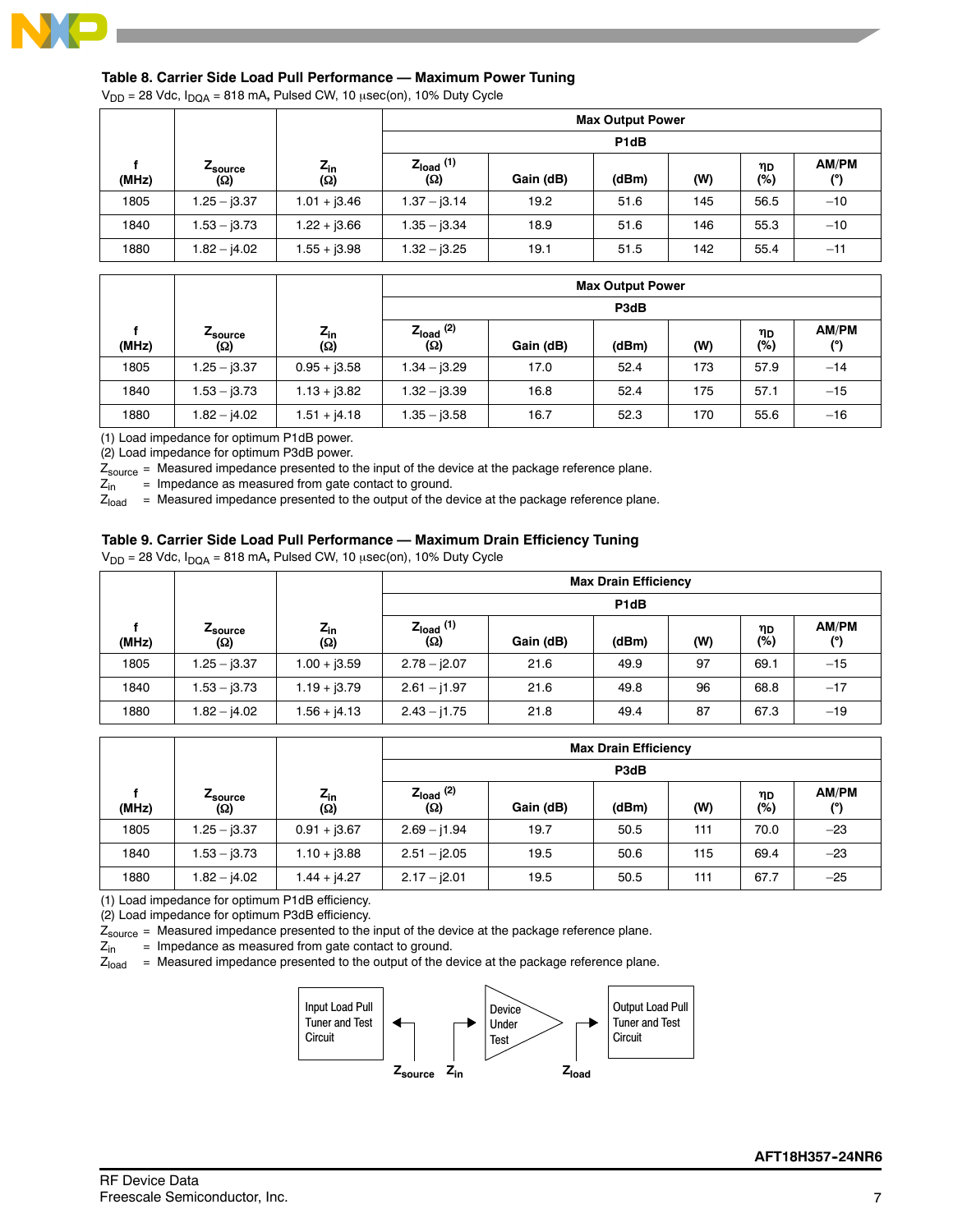

# **Table 10. Peaking Side Load Pull Performance — Maximum Power Tuning**

 $V_{DD}$  = 28 Vdc,  $V_{\text{GSB}}$  = 0.8 Vdc, Pulsed CW, 10  $\mu$ sec(on), 10% Duty Cycle

|       |                        |                                             |                              |                   | <b>Max Output Power</b> |     |             |                     |  |  |
|-------|------------------------|---------------------------------------------|------------------------------|-------------------|-------------------------|-----|-------------|---------------------|--|--|
|       |                        |                                             |                              | P <sub>1</sub> dB |                         |     |             |                     |  |  |
| (MHz) | <i>L</i> source<br>(Ω) | $\frac{Z_{\text{in}}}{\left(\Omega\right)}$ | $Z_{load}$ (1)<br><b>(Ω)</b> | Gain (dB)         | (dBm)                   | (W) | ηD<br>$(*)$ | AM/PM<br>$^{\circ}$ |  |  |
| 1805  | $1.00 - j3.10$         | $0.73 + j3.40$                              | $1.62 - j4.46$               | 15.0              | 53.6                    | 230 | 54.3        | $-25$               |  |  |
| 1840  | $0.92 - 3.29$          | $0.81 + j3.51$                              | $1.73 - j4.64$               | 15.4              | 53.6                    | 229 | 55.1        | $-30$               |  |  |
| 1880  | $1.42 - j3.53$         | $1.14 + j3.76$                              | $1.80 - j4.91$               | 15.2              | 53.6                    | 227 | 54.1        | $-30$               |  |  |

|       |                        |                        | <b>Max Output Power</b> |           |       |     |              |                     |  |  |  |
|-------|------------------------|------------------------|-------------------------|-----------|-------|-----|--------------|---------------------|--|--|--|
|       |                        |                        |                         | P3dB      |       |     |              |                     |  |  |  |
| (MHz) | <i>L</i> source<br>(ဂ) | $Z_{\text{in}}$<br>(Ω) | $Z_{load}$ (2)<br>(Ω)   | Gain (dB) | (dBm) | (W) | ηD<br>$(\%)$ | AM/PM<br>$^{\circ}$ |  |  |  |
| 1805  | $1.00 - j3.10$         | $0.73 + j3.48$         | $1.73 - j4.60$          | 13.0      | 54.2  | 262 | 56.4         | $-32$               |  |  |  |
| 1840  | $0.92 - j3.29$         | $0.82 + j3.62$         | $1.78 - j4.89$          | 13.2      | 54.2  | 263 | 55.4         | $-37$               |  |  |  |
| 1880  | $1.42 - j3.53$         | $1.21 + j3.91$         | $1.88 - j5.16$          | 13.1      | 54.1  | 259 | 54.2         | $-37$               |  |  |  |

(1) Load impedance for optimum P1dB power.

(2) Load impedance for optimum P3dB power.

 $Z_{\text{source}}$  = Measured impedance presented to the input of the device at the package reference plane.<br> $Z_{\text{in}}$  = Impedance as measured from gate contact to ground.

= Impedance as measured from gate contact to ground.

 $Z_{load}$  = Measured impedance presented to the output of the device at the package reference plane.

#### **Table 11. Peaking Side Load Pull Performance — Maximum Drain Efficiency Tuning**

V<sub>DD</sub> = 28 Vdc, V<sub>GSB</sub> = 0.8 Vdc, Pulsed CW, 10  $\mu$ sec(on), 10% Duty Cycle

|       |                |                          | <b>Max Drain Efficiency</b> |                   |       |     |           |              |  |  |
|-------|----------------|--------------------------|-----------------------------|-------------------|-------|-----|-----------|--------------|--|--|
|       |                |                          |                             | P <sub>1</sub> dB |       |     |           |              |  |  |
| (MHz) | Zsource<br>(Ω) | $Z_{\mathsf{in}}$<br>(Ω) | $Z_{load}$ (1)<br>(Ω)       | Gain (dB)         | (dBm) | (W) | ηD<br>(%) | AM/PM<br>(°) |  |  |
| 1805  | $1.00 - j3.10$ | $0.64 + 3.39$            | $3.45 - j2.79$              | 16.5              | 52.0  | 158 | 67.6      | $-34$        |  |  |
| 1840  | $0.92 - j3.29$ | $0.70 + j3.48$           | $3.30 - j2.43$              | 16.8              | 51.6  | 145 | 67.5      | $-39$        |  |  |
| 1880  | $1.42 - j3.53$ | $0.95 + j3.69$           | $2.79 - j1.51$              | 16.4              | 50.4  | 110 | 67.9      | $-44$        |  |  |

|       |                               |                 | <b>Max Drain Efficiency</b> |           |       |     |           |                     |  |  |
|-------|-------------------------------|-----------------|-----------------------------|-----------|-------|-----|-----------|---------------------|--|--|
|       |                               |                 |                             | P3dB      |       |     |           |                     |  |  |
| (MHz) | <b>L</b> source<br><b>(Ω)</b> | $Z_{in}$<br>(Ω) | $Z_{load}$ $(2)$<br>(Ω)     | Gain (dB) | (dBm) | (W) | ηD<br>(%) | <b>AM/PM</b><br>(°) |  |  |
| 1805  | $1.00 - j3.10$                | $0.68 + j3.48$  | $3.74 - j3.07$              | 14.4      | 52.5  | 177 | 67.7      | $-43$               |  |  |
| 1840  | $0.92 - 3.29$                 | $0.75 + j3.59$  | $3.48 - j2.43$              | 14.8      | 52.0  | 159 | 67.6      | $-51$               |  |  |
| 1880  | $1.42 - j3.53$                | $1.09 + j3.87$  | $2.97 - j2.83$              | 14.6      | 52.3  | 172 | 67.2      | $-49$               |  |  |

(1) Load impedance for optimum P1dB efficiency.

(2) Load impedance for optimum P3dB efficiency.

 $Z_{source}$  = Measured impedance presented to the input of the device at the package reference plane.<br> $Z_{in}$  = Impedance as measured from gate contact to ground.

 $Z_{\text{in}}$  = Impedance as measured from gate contact to ground.<br> $Z_{\text{inad}}$  = Measured impedance presented to the output of the de

= Measured impedance presented to the output of the device at the package reference plane.

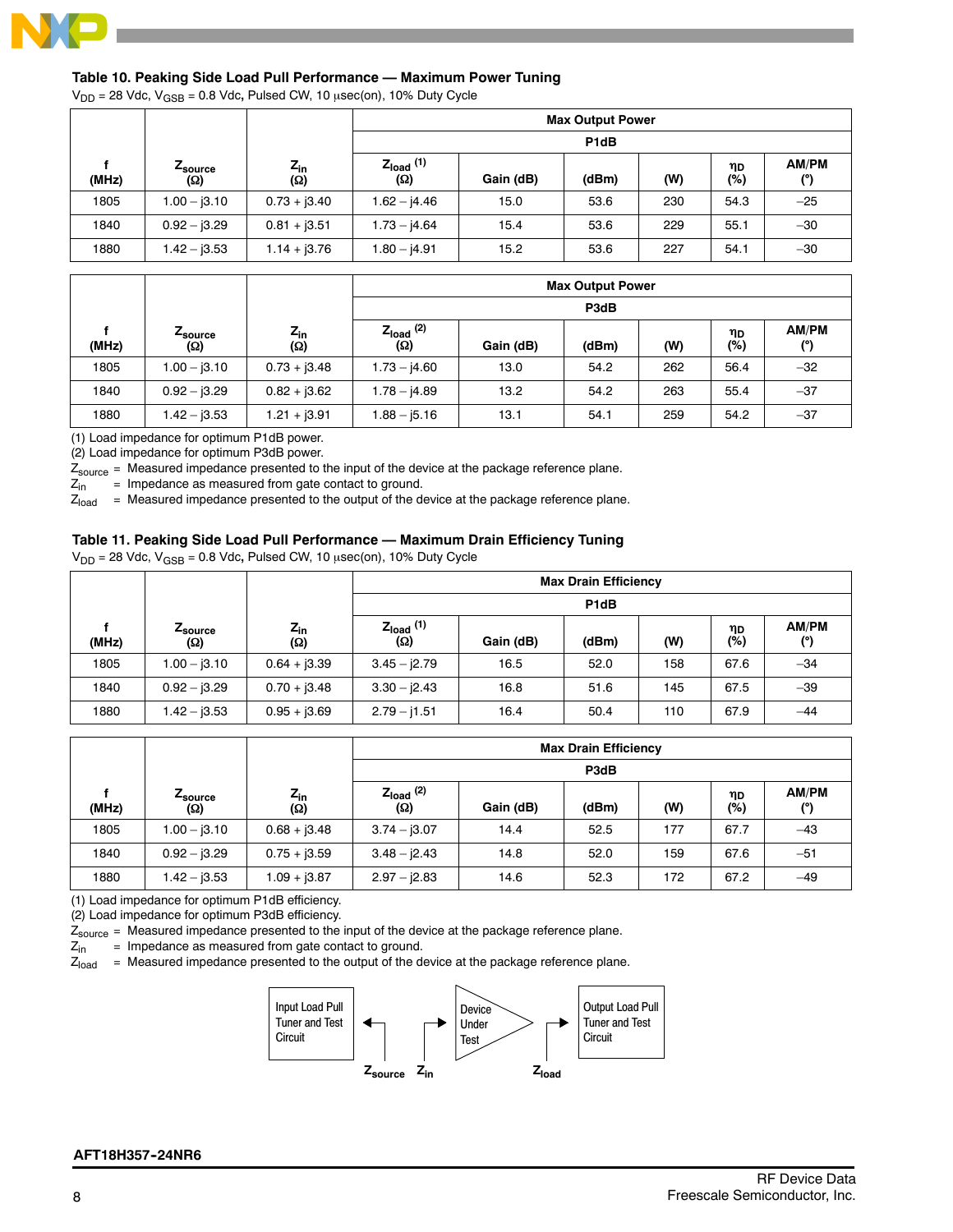

**P1dB - TYPICAL CARRIER LOAD PULL CONTOURS - 1840 MHz** 



**Figure 8. P1dB Load Pull Output Power Contours (dBm)**



**Figure 9. P1dB Load Pull Efficiency Contours (%)**



**Figure 11. P1dB Load Pull AM/PM Contours ()**

**NOTE:**  $(P) =$  Maximum Output Power E) = Maximum Drain Efficiency

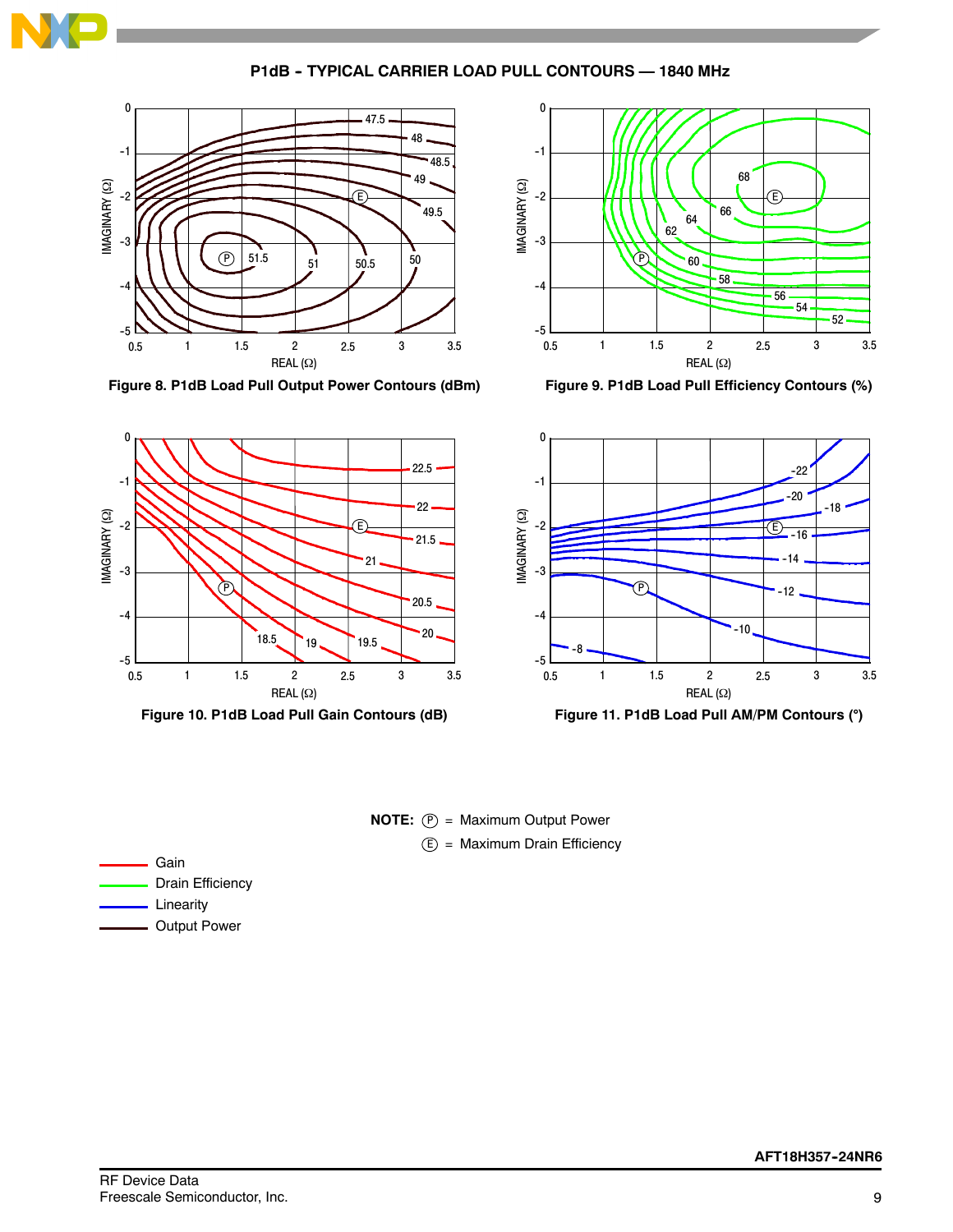

**P3dB -- TYPICAL CARRIER LOAD PULL CONTOURS — 1840 MHz**



**Figure 12. P3dB Load Pull Output Power Contours (dBm)**



**Figure 13. P3dB Load Pull Efficiency Contours (%)**



**Figure 14. P3dB Load Pull Gain Contours (dB)**





| Gain                    |
|-------------------------|
| <b>Drain Efficiency</b> |
| Linearity               |
| <b>Output Power</b>     |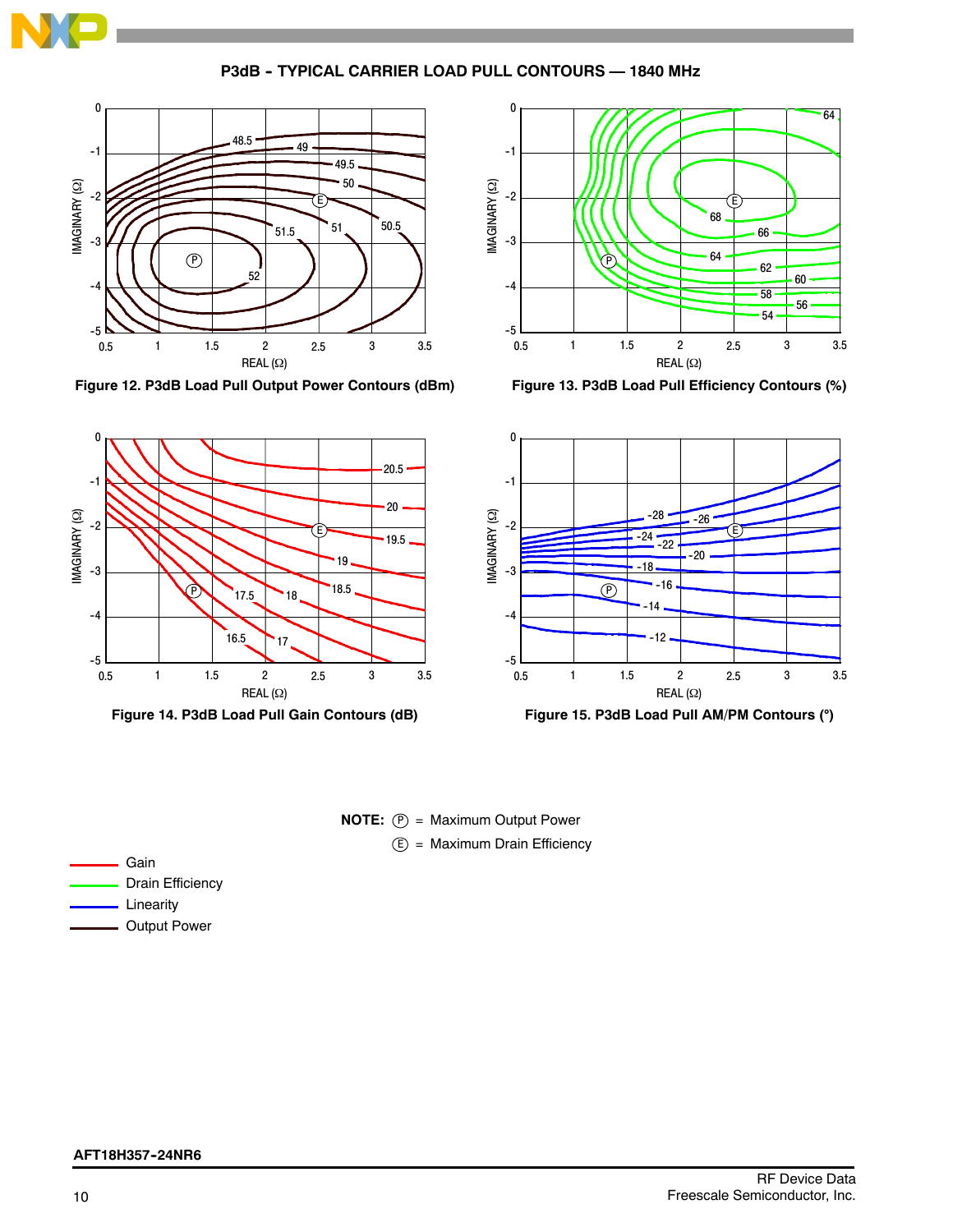

**P1dB - TYPICAL PEAKING LOAD PULL CONTOURS - 1840 MHz** 





**Figure 16. P1dB Load Pull Output Power Contours (dBm)**





**NOTE:**  $(P)$  = Maximum Output Power E) = Maximum Drain Efficiency

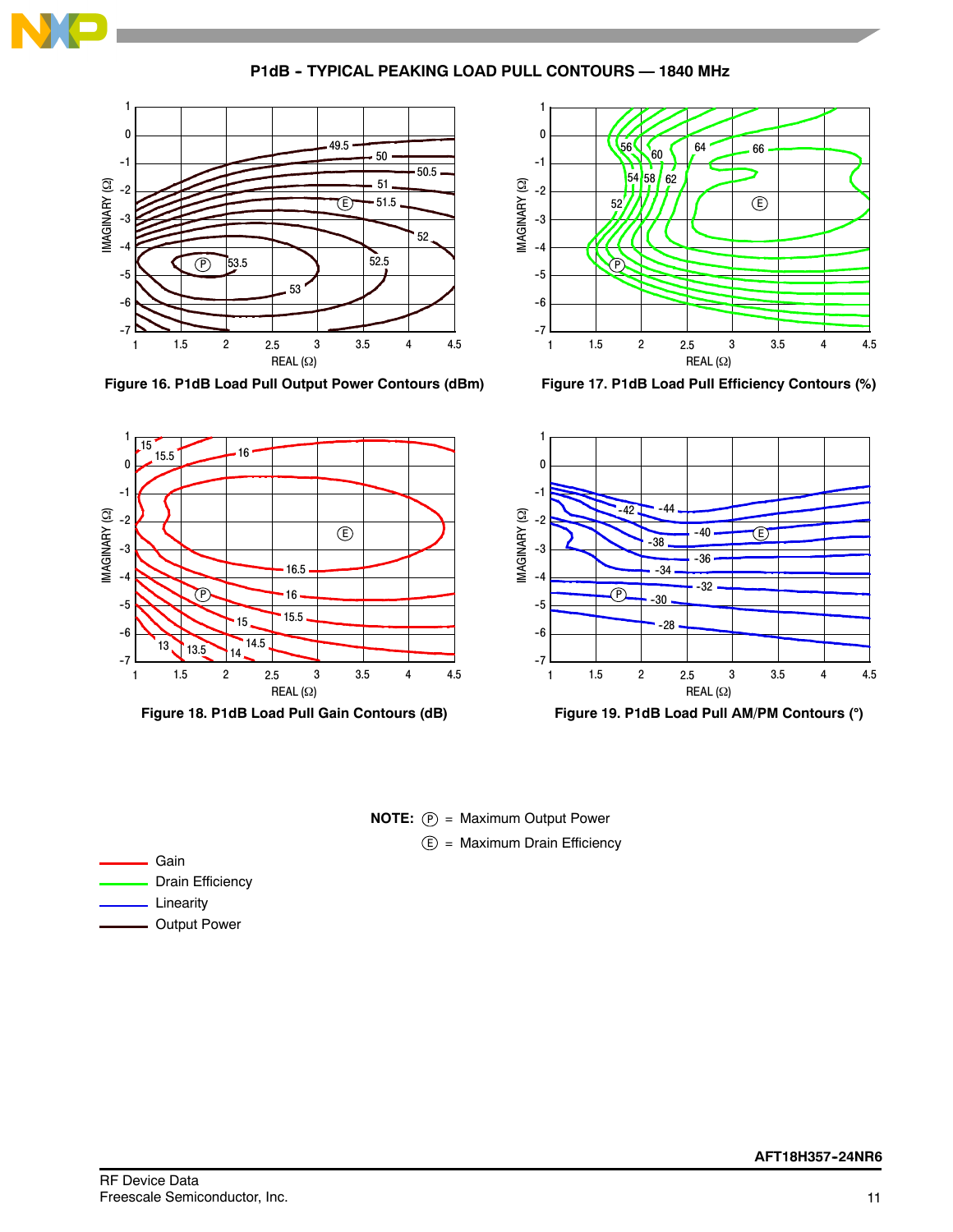

P3dB - TYPICAL PEAKING LOAD PULL CONTOURS - 1840 MHz



**Figure 20. P3dB Load Pull Output Power Contours (dBm)**



**Figure 21. P3dB Load Pull Efficiency Contours (%)**



# **NOTE:**  $(P)$  = Maximum Output Power E) = Maximum Drain Efficiency

Gain Drain Efficiency Linearity

Output Power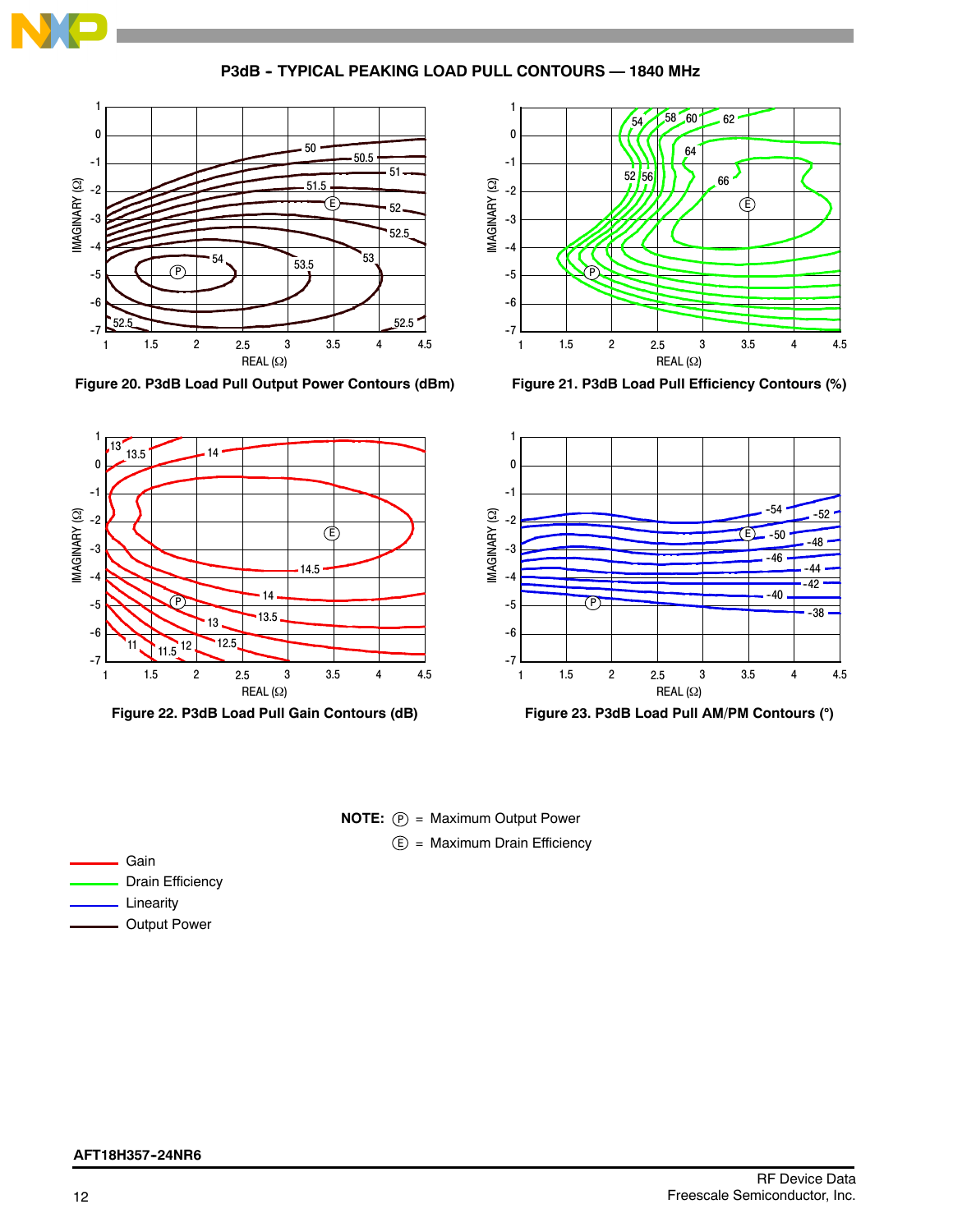

**PACKAGE DIMENSIONS**

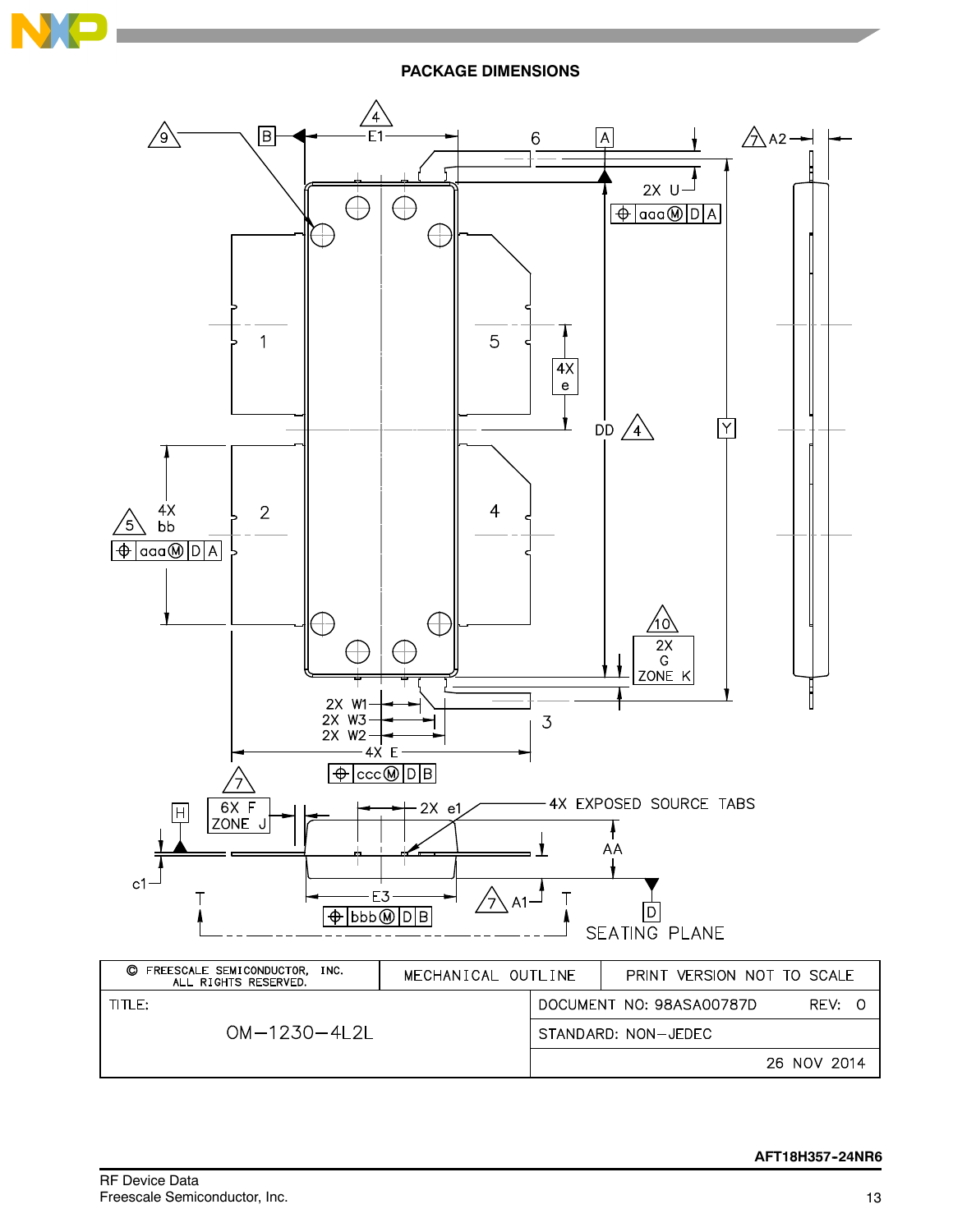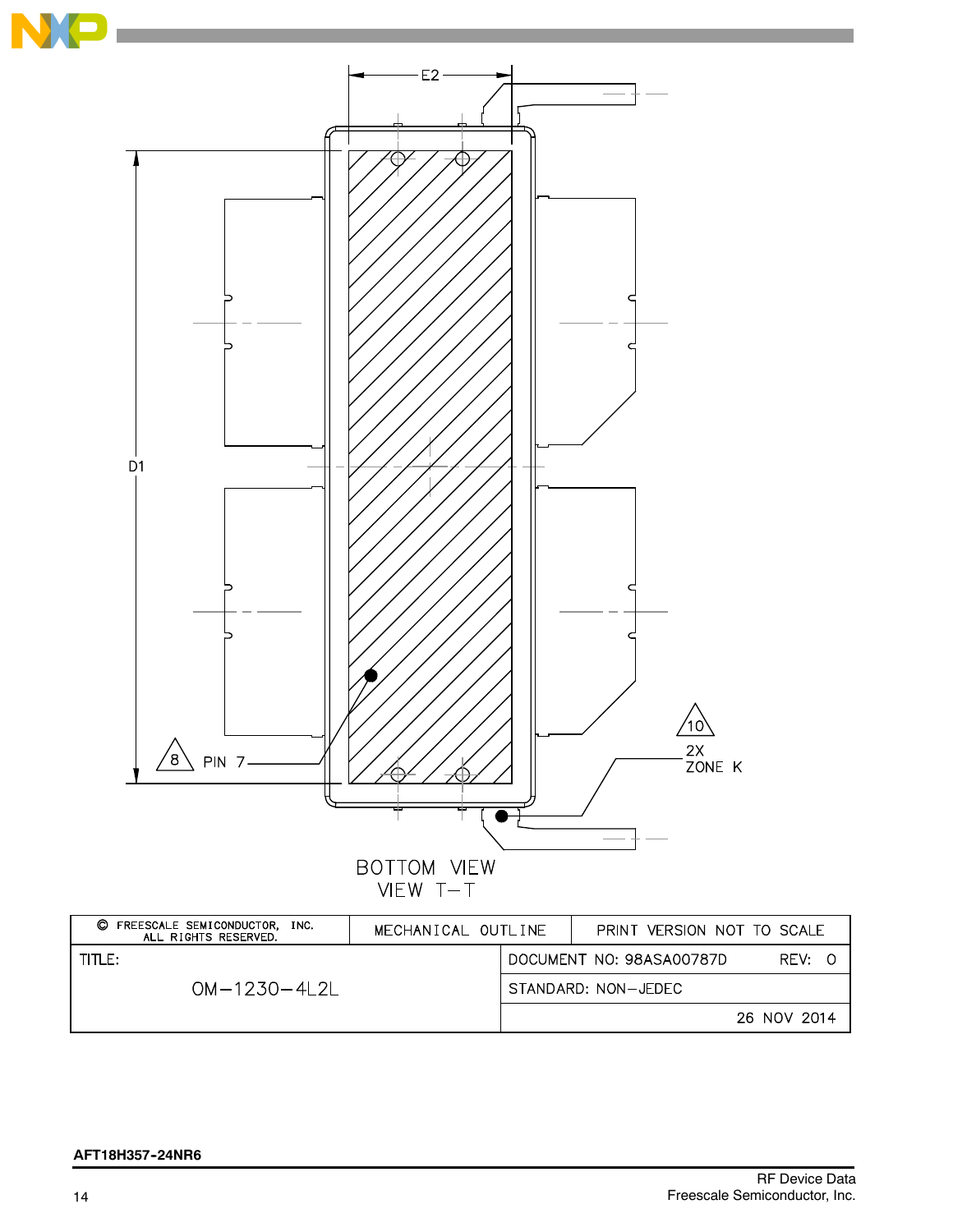

NOTES:

- 1. CONTROLLING DIMENSION: INCH
- 2. INTERPRET DIMENSIONS AND TOLERANCES PER ASME Y14.5M-1994.
- 3. DATUM PLANE H IS LOCATED AT TOP OF LEAD AND IS COINCIDENT WITH THE LEAD WHERE THE LEAD EXITS THE PLASTIC BODY AT THE TOP OF THE PARTING LINE.
- $\langle 4 \rangle$ DIMENSIONS DD AND E1 DO NOT INCLUDE MOLD PROTRUSION. ALLOWABLE PROTRUSION IS .006 INCH (0.15 MM) PER SIDE. DIMENSIONS DD AND E1 DO INCLUDE MOLD MISMATCH AND ARE DETERMINED AT DATUM PLANE H.

 $/$ 5.\ DIMENSION bb DOES NOT INCLUDE DAMBAR PROTRUSION. ALLOWABLE DAMBAR PROTRUSION SHALL BE .005 INCH (0.13 MM) TOTAL IN EXCESS OF THE bb DIMENSION AT MAXIMUM MATERIAL CONDITION.

6. DATUMS A AND B TO BE DETERMINED AT DATUM PLANE H.

7. DIMENSIONS A1 AND A2 APPLY WITHIN ZONE J ONLY. A1 APPLIES TO PINS 1, 2, 4 AND 5. A2 APPLIES TO PINS 3 AND 6.

 $/8\%$ HATCHING REPRESENTS THE EXPOSED AREA OF THE HEAT SLUG. THE DIMENSIONS D1 AND E2 REPRESENT THE VALUES BETWEEN THE TWO OPPOSITE POINTS ALONG THE EDGES OF EXPOSED AREA OF HEAT SLUG.

/9. DIMPLED HOLE REPRESENTS INPUT SIDE.

/10) ZONE K REPRESENTS NON-SOLDERABLE REGION WHERE MOLD FLASH AND RESIN BLEED ARE PERMITTED ON BOTH SIDES OF THE LEADS.

|                |                          | <b>INCH</b>          |            | <b>MILLIMETER</b>  |                | <b>INCH</b>         |                          | <b>MILLIMETER</b>          |                  |
|----------------|--------------------------|----------------------|------------|--------------------|----------------|---------------------|--------------------------|----------------------------|------------------|
| <b>DIM</b>     | <b>MIN</b>               | <b>MAX</b>           | <b>MIN</b> | MAX                | <b>DIM</b>     | <b>MIN</b><br>MAX   |                          | <b>MIN</b>                 | MAX              |
| AA             | 0.148                    | .152                 | 3.76       | 3.86               | W1             | .095                | .105                     | 7.41                       | 2.67             |
| A <sub>1</sub> | .059                     | .065                 | 1.50       | 1.65               | W <sub>2</sub> | .158                | .168                     | 4.01                       | 4.27             |
| A2             | .056                     | .068                 | 1.42       | 1.73               | W3             | .132                | .142                     | 3.35                       | 3.61             |
| DD             | 1.267                    | 1.273                | 32.18      | 32.33              | U              | .037                | .043                     | 0.94                       | 1.09             |
| D1             | 1.180                    |                      | 29.97      |                    | Υ              |                     | 1.390 BSC                |                            | 35.31 BSC        |
| Е              | .762                     | .770                 | 19.35      | 19.56              | bb             | .457                | .463                     | 11.61                      | 11.76            |
| E1             | .390                     | .394                 | 9.91       | 10.01              | c1             | .007                | .011                     | 0.18                       | 0.28             |
| E <sub>2</sub> | .306                     |                      | 7.77       |                    | e              | .270 BSC            |                          | 6.86 BSC                   |                  |
| E3             | .383                     | .387                 | 9.73       | 9.83               | e1             | .116                | .124                     | 2.95                       | 3.15             |
| F              |                          | .025 BSC             |            | 0.64 BSC           | aaa            | .004                |                          | 0.10                       |                  |
| G              |                          | .030 BSC             |            | 0.76 BSC           | bbb            |                     | .006                     |                            | 0.15             |
|                |                          |                      |            |                    | ccc            |                     | .010                     |                            | 0.25             |
| O              | FREESCALE SEMICONDUCTOR, | ALL RIGHTS RESERVED. | INC.       | MECHANICAL OUTLINE |                |                     |                          | PRINT VERSION NOT TO SCALE |                  |
| TITLE:         |                          |                      |            |                    |                |                     | DOCUMENT NO: 98ASA00787D |                            | REV:<br>$\Omega$ |
|                |                          | $OM-1230-4L2L$       |            |                    |                | STANDARD: NON-JEDEC |                          |                            |                  |
|                |                          |                      |            |                    |                |                     |                          |                            | 26 NOV 2014      |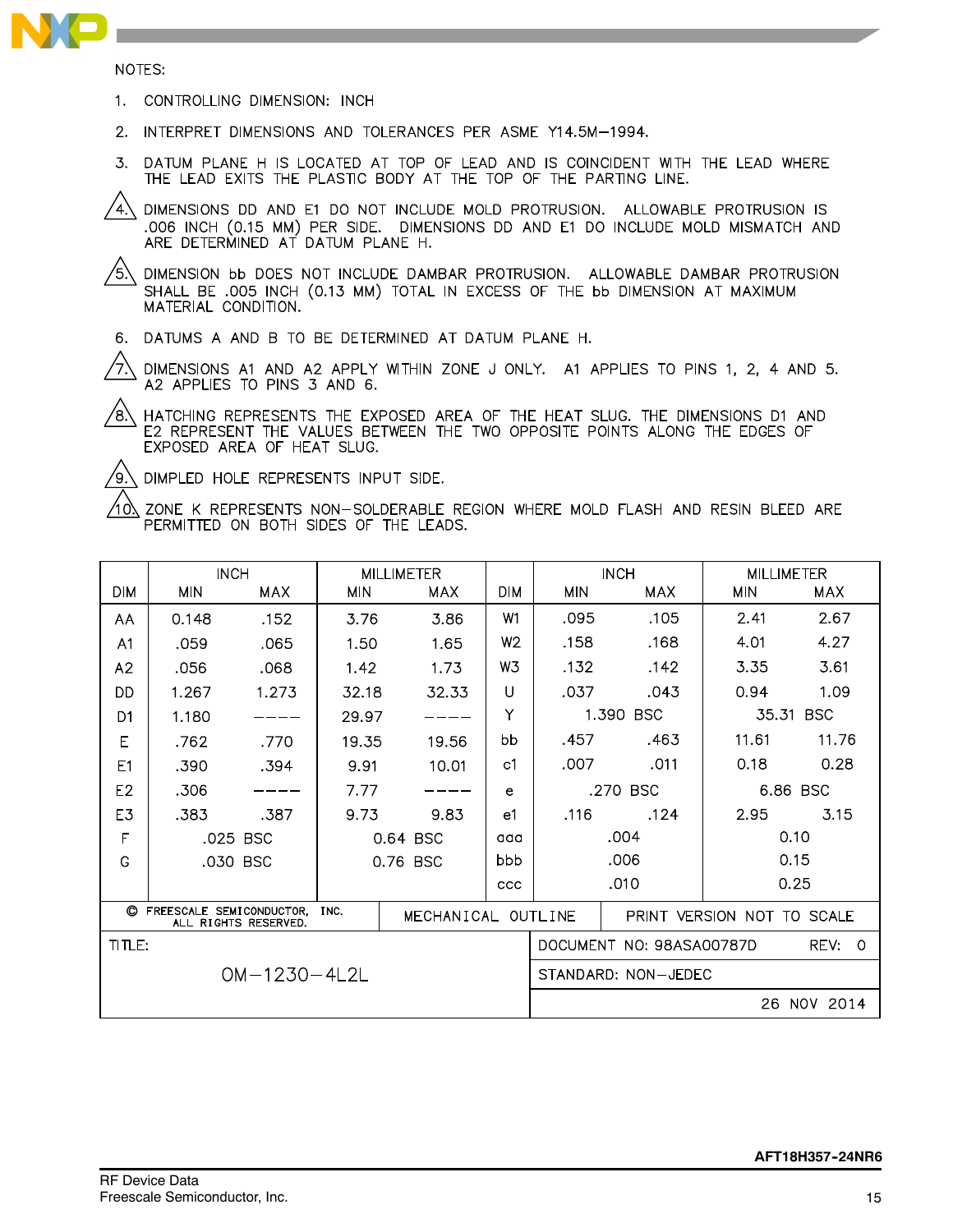

# **PRODUCT DOCUMENTATION, SOFTWARE AND TOOLS**

Refer to the following resources to aid your design process.

#### **Application Notes**

- AN1907: Solder Reflow Attach Method for High Power RF Devices in Over-Molded Plastic Packages
- AN1955: Thermal Measurement Methodology of RF Power Amplifiers

#### **Engineering Bulletins**

EB212: Using Data Sheet Impedances for RF LDMOS Devices

# **Software**

- Electromigration MTTF Calculator
- RF High Power Model
- .s2p File

#### **Development Tools**

• Printed Circuit Boards

#### **To Download Resources Specific to a Given Part Number:**

- 1. Go to http://www.freescale.com/rf
- 2. Search by part number
- 3. Click part number link
- 4. Choose the desired resource from the drop down menu

# **REVISION HISTORY**

The following table summarizes revisions to this document.

| <b>Revision</b> | Date<br>---- | <b>Description</b>            |
|-----------------|--------------|-------------------------------|
|                 | May 2015     | Initial Release of Data Sheet |